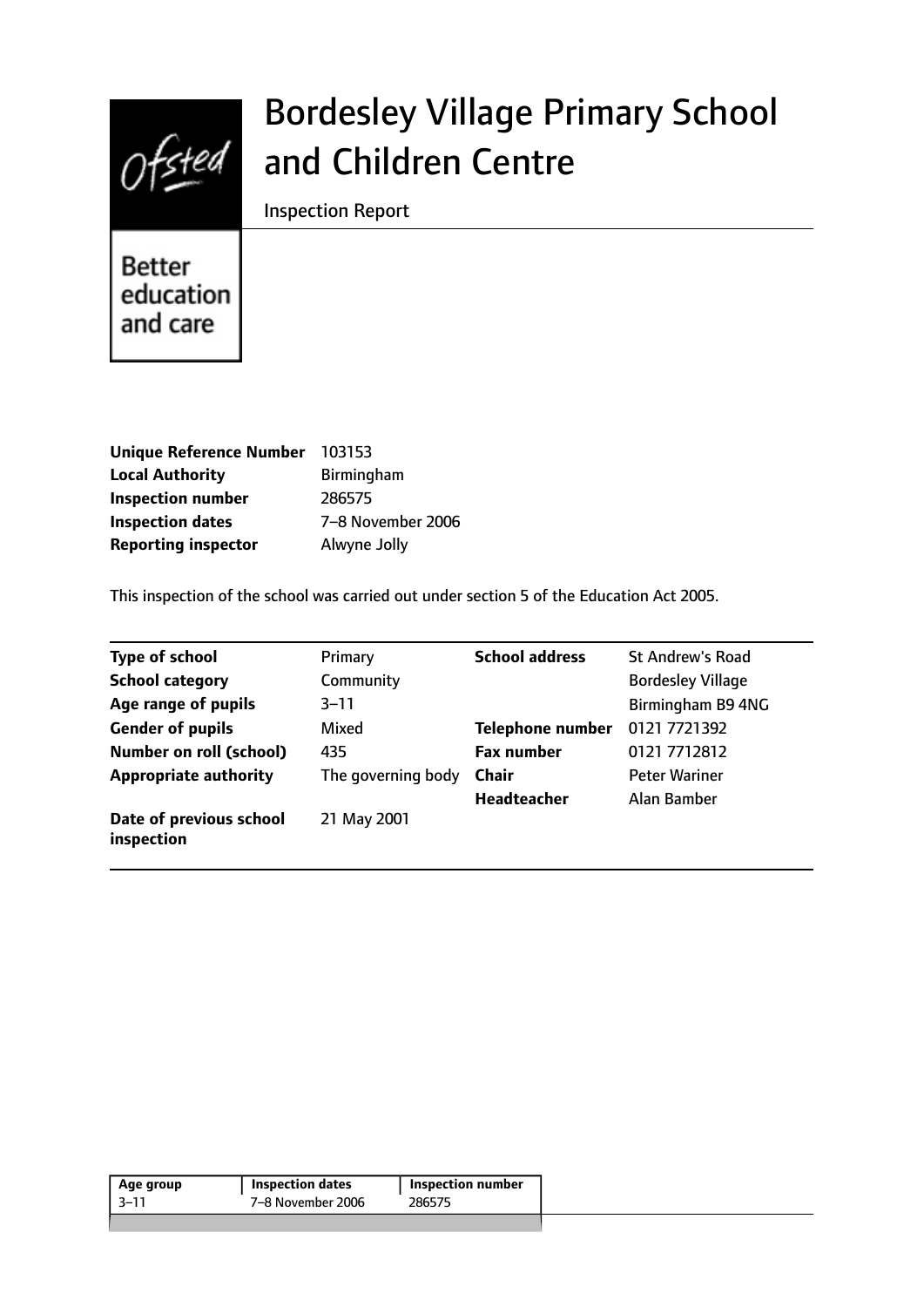© Crown copyright 2006

Website: www.ofsted.gov.uk

This document may be reproduced in whole or in part for non-commercial educational purposes, provided that the information quoted is reproduced without adaptation and the source and date of publication are stated.

Further copies of this report are obtainable from the school. Under the Education Act 2005, the school must provide a copy of this report free of charge to certain categories of people. A charge not exceeding the full cost of reproduction may be made for any other copies supplied.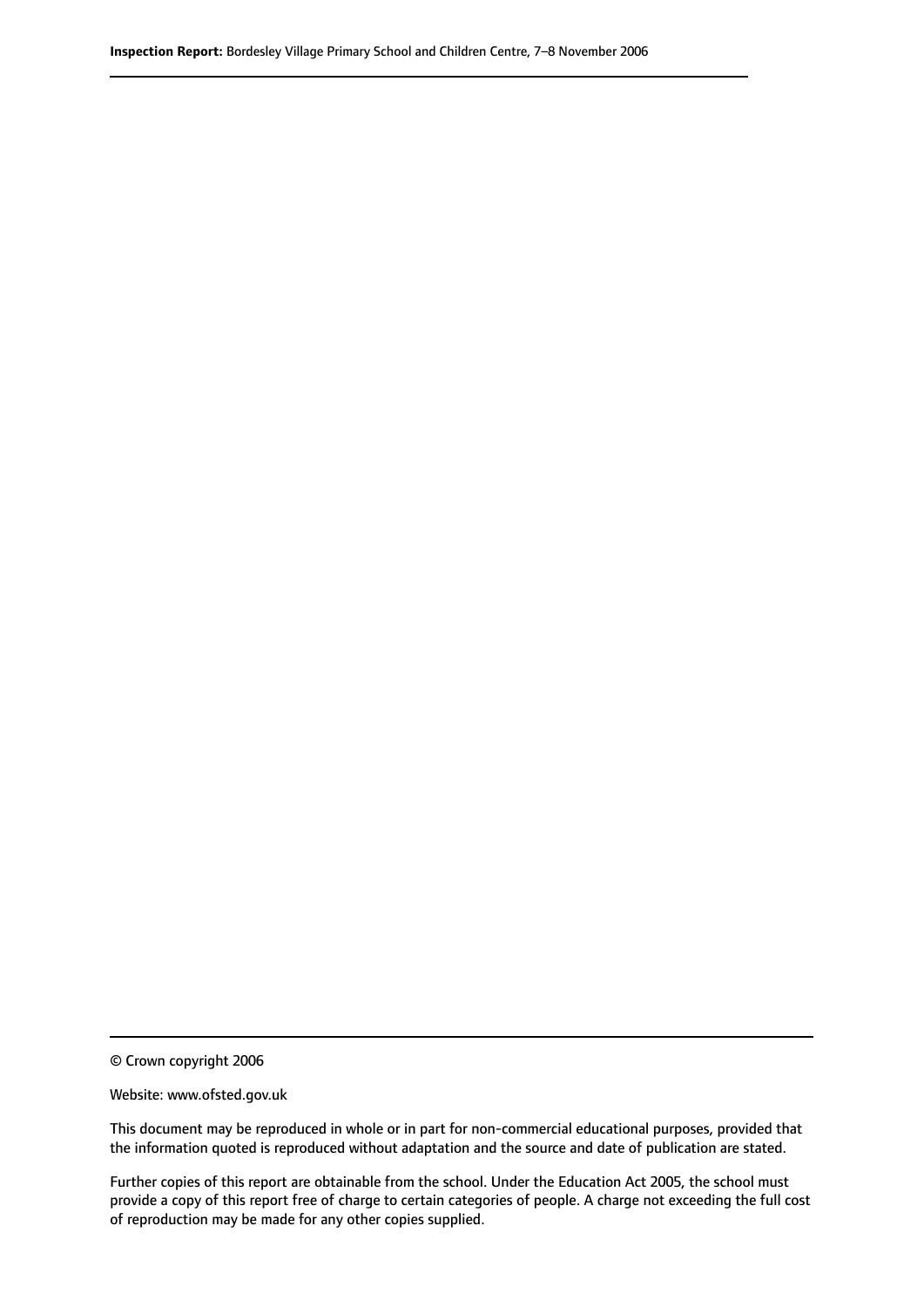## **Introduction**

The inspection was carried out by three Additional Inspectors.

## **Description of the school**

The school is in an area that has a high level of economic deprivation. Almost half of the pupils are known to be eligible for free school meals. A very high proportion are from minority ethnic groups and over one half do not have English as their first language. Many are at an early stage of English language acquisition. The most common languages spoken are Urdu, Somali and Bengali. A considerable number of pupils join or leave the school other than at the usual times. Children's attainment when joining the Nursery is below the level expected for their age.

The school has recently changed its name to reflect the extension of its' educational provision for younger children and plans to provide specialist services for parents in the future.

### **Key for inspection grades**

| Grade 1 | Outstanding  |
|---------|--------------|
| Grade 2 | Good         |
| Grade 3 | Satisfactory |
| Grade 4 | Inadequate   |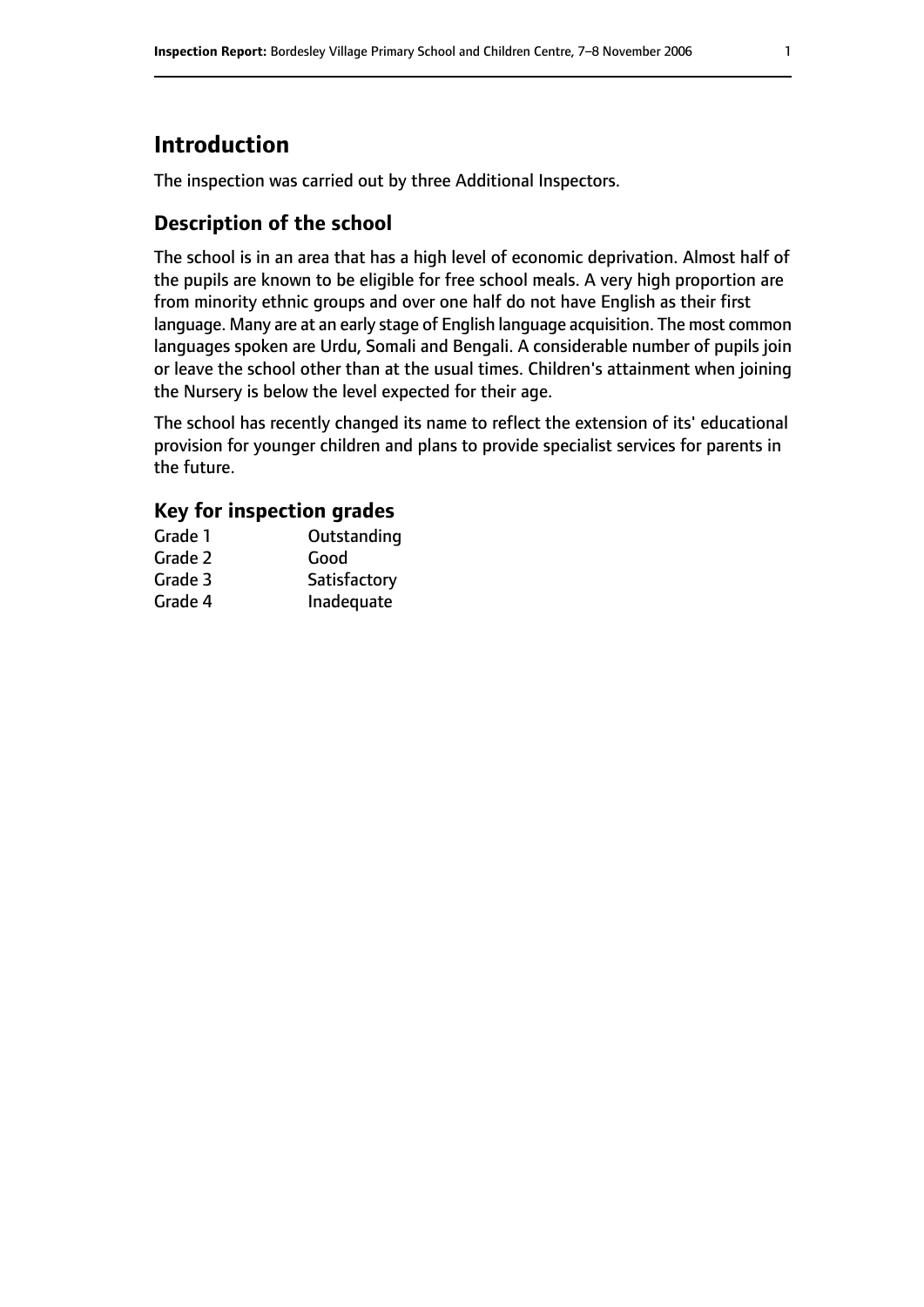## **Overall effectiveness of the school**

#### **Grade: 3**

The school provides a satisfactory education for a diverse range of pupils. It ensures that all groups, whatever their ethnicity, first language, or ability level, achieve satisfactorily. Pupils in the Nursery and Reception classes make satisfactory progress and benefit from a stimulating learning environment. Nevertheless many pupils have below average literacy and numeracy skills on entry to Year 1. Although standards in Years 2 and 6 are also below average, they are improving in Year 6. The main reasons for rising standards in Year 6 are that the school has developed its use of information and communication technology (ICT) to support pupils' learning and the way in which homework is used. However writing is the weakest aspect of attainment for pupils of all ages.

Pupils' progress is satisfactory because the quality of teaching and learning is satisfactory. The majority of pupils benefit from structured programmes to develop literacy and numeracy. Even so, teaching does not always have the pace and challenge to ensure all pupils, but particularly the more able, make good enough progress. This is most evident for the few most capable pupils in Years 1 and 2. Teachers mark work thoroughly but miss opportunities to promote better progress by not giving sufficient advice to pupils on how to improve. Care, guidance and support are satisfactory overall. Because of the effective systems for the care of pupils they make good progress in their personal development. They enjoy school and want to do well. They have a good understanding of the importance of a healthy lifestyle and how to stay safe, are well behaved and have good attitudes to work. Attendance is still below average and the punctuality of a significant minority is not good enough. However the school has robust procedures to address these issues and the long-term trend is upwards.

Those who have learning difficulties and disabilities and the many who do not have English as their first language receive particularly good personal support. However support and guidance for learning are satisfactory rather than good because pupils are not clear about what their targets are. Pupils' personal development is further supported through the strong emphasis within the satisfactory curriculum on developing pupils' basic skills, preparing them appropriately for their future lives.

Leadership and management are satisfactory. The school has an accurate view of itself and recognises where it needs to make improvements. It is rightly giving a greater emphasis to monitoring provision and improving standards than was the case at the last inspection.

#### **What the school should do to improve further**

- Give greater emphasis to planning tasks that will improve writing skills and raise standards throughout the school.
- Ensure that teaching has greater pace and is more challenging in Years 1 and 2 so that the most capable pupils do better.
- Make sure that teachers' marking provides pupils with clear advice on how to improve and sets them targets for the future.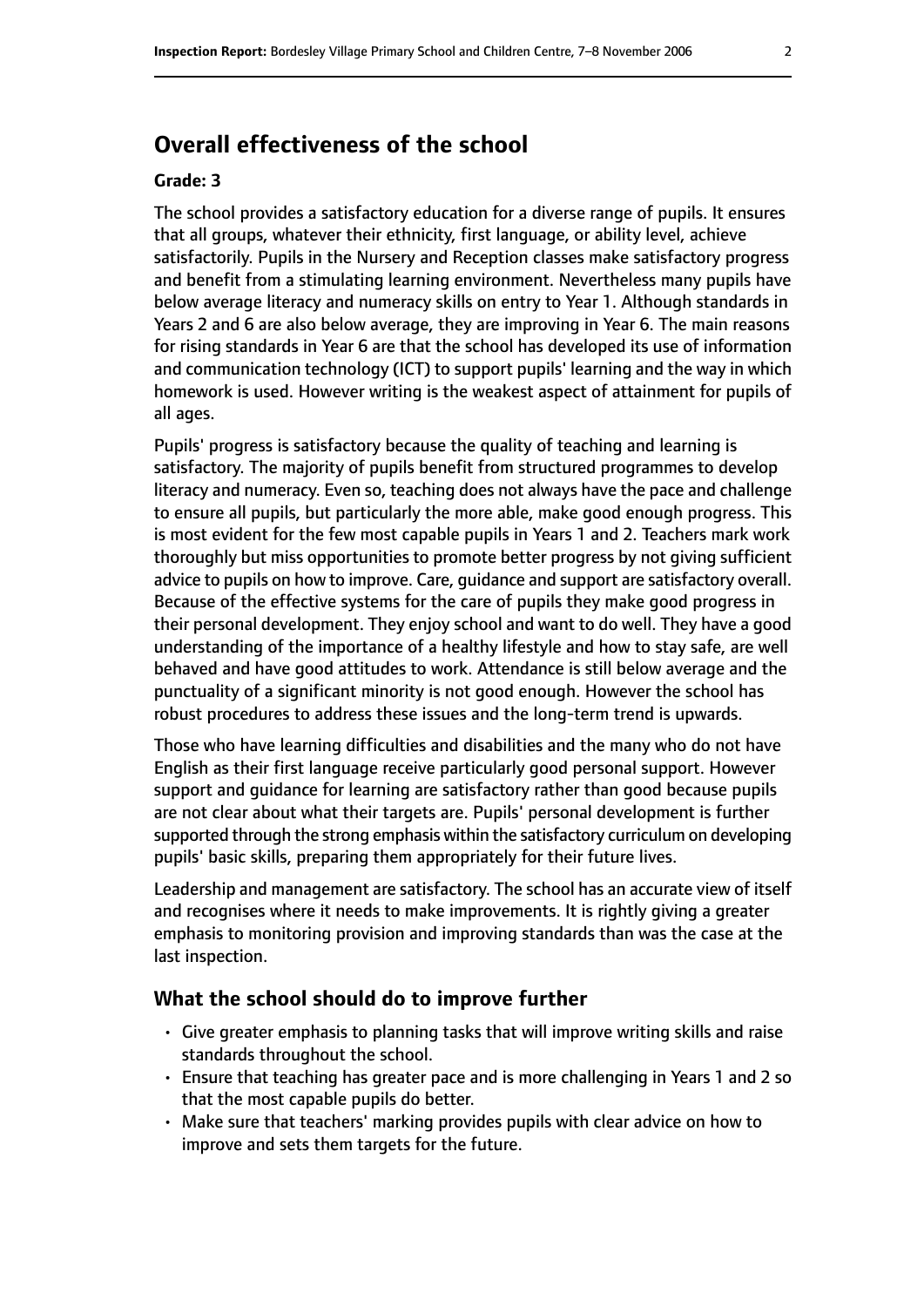• Work closely with parents to improve pupils' attendance and punctuality.

## **Achievement and standards**

#### **Grade: 3**

Although standards remain below average at the end of Year 6, pupils make satisfactory progress overall and as a result their achievement is satisfactory. Children enter the Nursery with standards below the level expected and make satisfactory progress by the end of the Reception Year. They are on course to reach the expected level in creative development and in their knowledge and understanding of the world. By Year 1 their overall attainment is still below the expected level in the key areas of literacy and numeracy.

Standards are still below average at the end of Year 2 with writing being the weakest area. The Year 6 results have been improving and, in 2006, the percentage of pupils attaining the expected level in science rose significantly because of the effective provision in this subject. Standards in mathematics are also creeping up. Standards in writing are improving but they still lag behind those for reading because writing receives less emphasis. Few pupils attain above the level expected for their age in Year 2. The few most capable pupils in each year group make better progress in Years 3 to 6 than in Years 1 and 2.

## **Personal development and well-being**

#### **Grade: 2**

Pupils' spiritual, moral, social and cultural development is good. Pupils are happy at school, have good attitudes, are sensitive to others, behave well and make a positive contribution to their school community. One pupil said, 'We try to do our best to make our school a better place.' Pupils feel safe in school and are confident that the school will deal effectively with any incidents of bullying or racism.

Although pupils enjoy school and attendance is better than three years ago, the attendance level is still below average. Whilst most pupils have good levels of attendance, a small number do not. Punctuality is not as good as it should be and is adversely affected by significant numbers travelling considerable distances on particularly busy inner city routes. Pupils have a good understanding of healthy lifestyles and make good choices about what to eat at lunchtime. The School Council is hoping to open a tuck shop specifically selling healthy food. Pupils' satisfactory progress in the development of basic skills and their good relationships and attitudes mean that they steadily gain skills necessary for their future lives.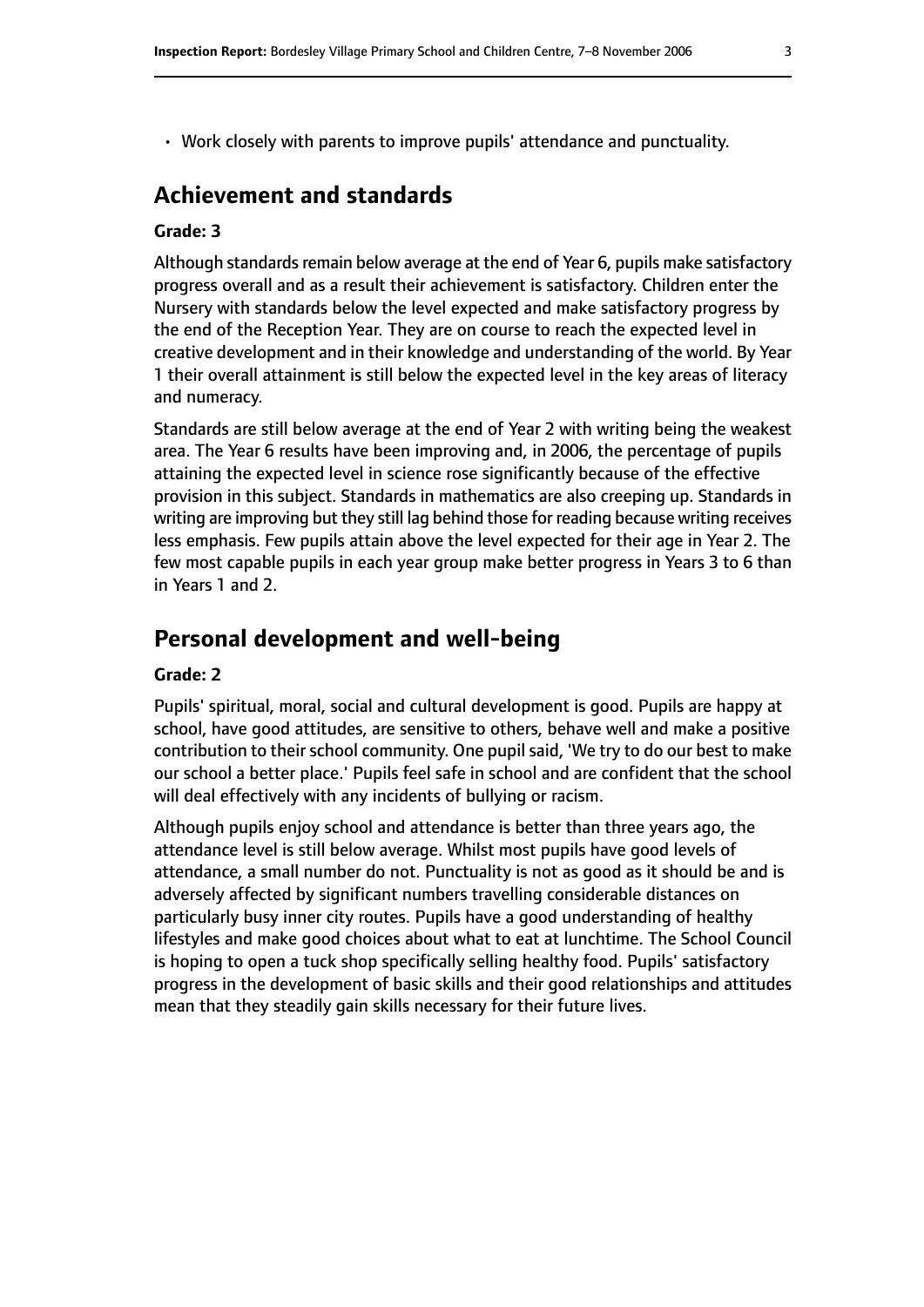## **Quality of provision**

#### **Teaching and learning**

#### **Grade: 3**

In the Nursery and Reception classes, teachers' satisfactory planning ensures that well organised activities support all areas of learning. Children benefit from a purposeful, calm atmosphere to make steady progress.

Throughout the school, teaching assistants are well deployed to support pupils who have a wide range of needs. Particularly good attention is given to the needs of those with English as an additional language. There is also secure support for those with learning difficulties.

Whilst teaching is satisfactory in Years 1 to 6, more demands are made of pupils in Years 3 to 6 than in Years 1 and 2. This is why more pupils reach the higher levels for their age in Year 6 than in Year 2. The use of ICT contributes to lively lessons in Years 3 to 6 that stimulate pupils' interest, and improves their attainment. Homework is now regularly set and followed up in Years 3 to 6. One pupil observed, 'It might be hard but it helps you get better and is often fun.'

There are too few opportunities planned to enable pupils to develop their writing skills throughout the school. Pupils' work is regularly marked. Teachers give useful feedback to pupils on the quality of their work and their progress in acquiring the identified skill or knowledge. However, there is insufficient advice to pupils on how they can improve their work. Information from marking is not used sufficiently to update pupils' individual targets.

#### **Curriculum and other activities**

#### **Grade: 3**

The curriculum satisfactorily covers all the recommended areas of learning in the Nursery and Reception and the required subjects in Years 1 to 6. Provision for ICT has improved since the last inspection and is now satisfactory. Some good features are developing in the Nursery and Reception Year along with developing links with the evolving Children's Centre. The school recognises it has given less prominence to developing pupils' writing than their reading and needs to redress the balance. Although all subjects are taught, some subjects lack real depth because of the strong emphasis on literacy and numeracy. To rectify this, the school has started to introduce a more creative curriculum in Year 1, which will be continued throughout the school. The developments provide more opportunities for practical and active learning. There are good opportunities for enrichment. Pupils visit local places of interest, for example, and have access to many sporting activities.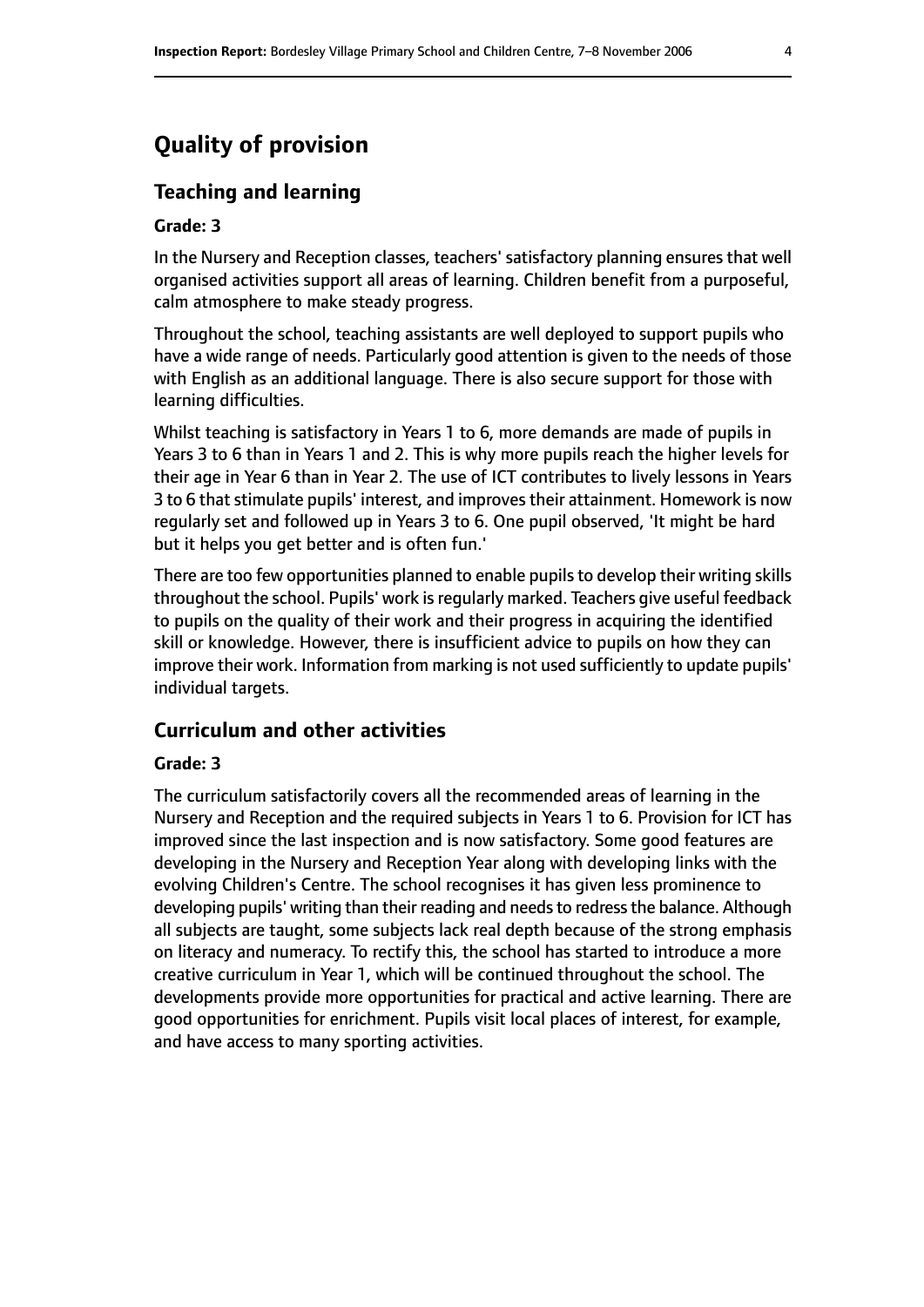#### **Care, guidance and support**

#### **Grade: 3**

The school takes good action to ensure that pupils feel safe. The approachability of adults helps pupils to feel happy and confident. Pupils with learning and physical difficulties have good support from teachers, class assistants and a wide range of external agencies. This level of support contributes well to their learning.

There are satisfactory procedures for monitoring pupils' academic development. However pupils are not always clear about their learning targets and these are not updated as frequently as they should be.

## **Leadership and management**

#### **Grade: 3**

The leadership and management of the school are satisfactory. They are successful in sustaining a harmonious community of pupils from a diverse range of backgrounds, and ensuring that pupils' achievement is satisfactory.

There is a very clear sense of direction focused on raising standards in literacy and numeracy. The effectiveness of the school's systems to develop these key skills has been recognised by the award of the Basic Skills Quality Mark. The school views its effectiveness accurately and knows what it needs to do to improve. The new staffing structure has ensured that there are improved systems for ensuring particular groups of pupils make better progress. However although there is a good understanding of what happens within each year group there is not yet enough of a focus on whole-school findings. As a result, the pace of improvement is satisfactory rather than good.

The governors effectively hold the school to account and provide an effective level of support. They have a good understanding of the school's strengths and weaknesses. Attendance, punctuality and standards still need improvement but the school has made significant progress in many other areas identified in the last inspection report. Based on its progress since the last inspection and the present quality of provision, the school has a satisfactory capacity to improve.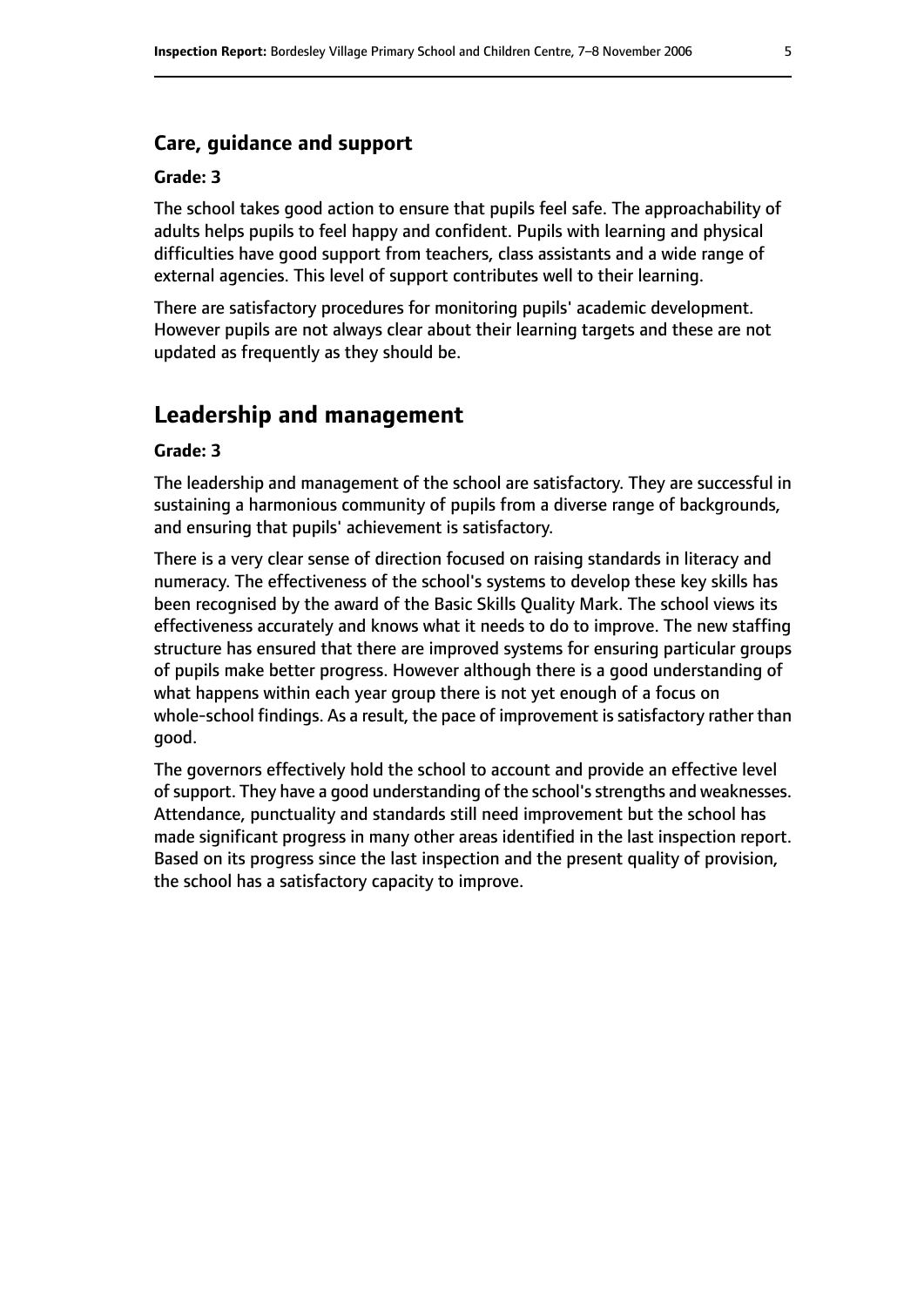**Any complaints about the inspection or the report should be made following the procedures set out inthe guidance 'Complaints about school inspection', whichis available from Ofsted's website: www.ofsted.gov.uk.**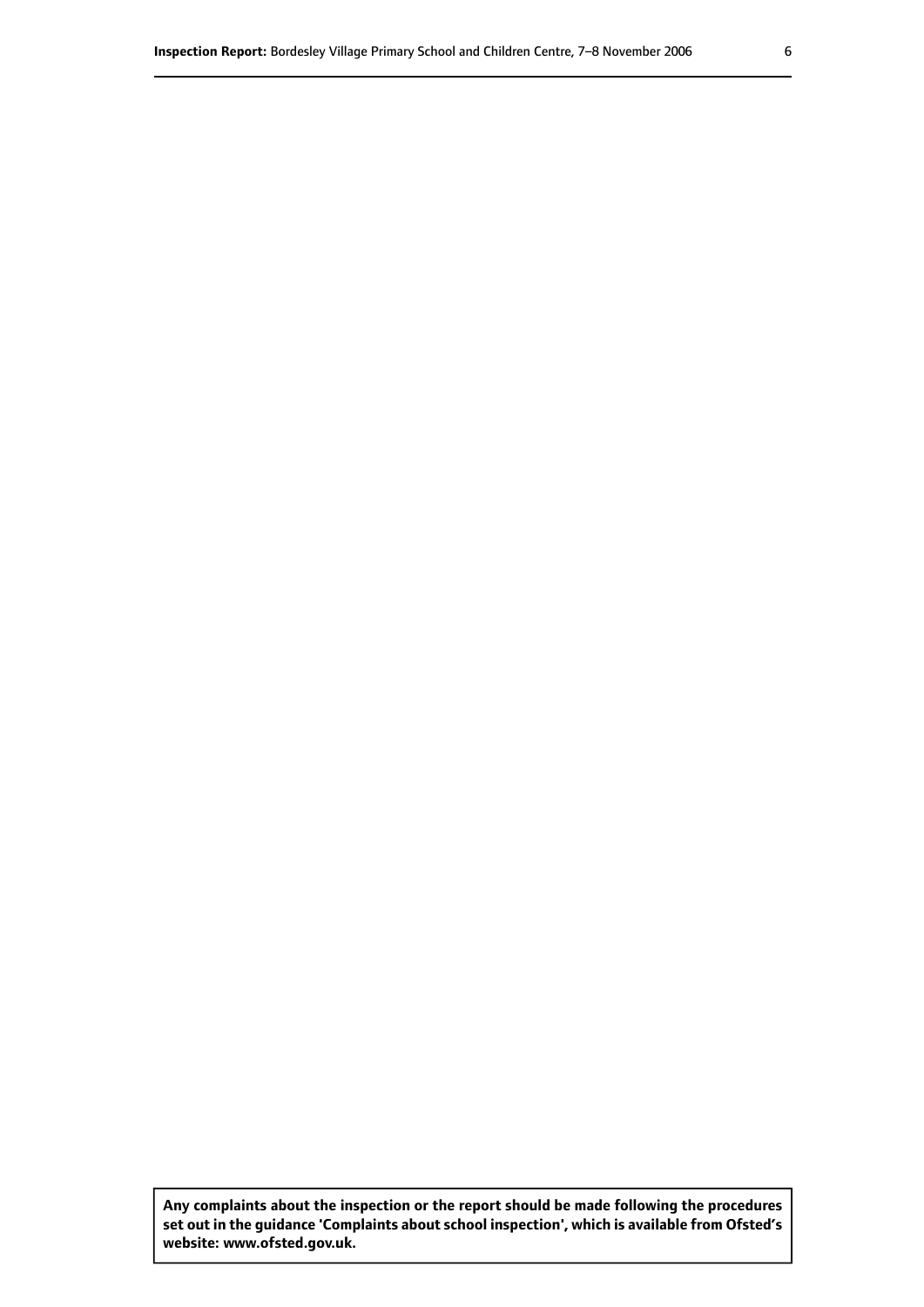# **Inspection judgements**

| Key to judgements: grade 1 is outstanding, grade 2 good, grade 3 satisfactory, and grade 4 | <b>School</b>  |
|--------------------------------------------------------------------------------------------|----------------|
| inadeauate                                                                                 | <b>Overall</b> |

## **Overall effectiveness**

| How effective, efficient and inclusive is the provision of education, integrated<br>care and any extended services in meeting the needs of learners? |     |
|------------------------------------------------------------------------------------------------------------------------------------------------------|-----|
| How well does the school work in partnership with others to promote learners'<br>well-being?                                                         |     |
| The quality and standards in the Foundation Stage                                                                                                    |     |
| The effectiveness of the school's self-evaluation                                                                                                    |     |
| The capacity to make any necessary improvements                                                                                                      |     |
| Effective steps have been taken to promote improvement since the last<br>inspection                                                                  | Yes |

## **Achievement and standards**

| How well do learners achieve?                                                                               |  |
|-------------------------------------------------------------------------------------------------------------|--|
| The standards <sup>1</sup> reached by learners                                                              |  |
| How well learners make progress, taking account of any significant variations between<br>groups of learners |  |
| How well learners with learning difficulties and disabilities make progress                                 |  |

## **Personal development and well-being**

| How good is the overall personal development and well-being of the<br>learners?                                  |  |
|------------------------------------------------------------------------------------------------------------------|--|
| The extent of learners' spiritual, moral, social and cultural development                                        |  |
| The behaviour of learners                                                                                        |  |
| The attendance of learners                                                                                       |  |
| How well learners enjoy their education                                                                          |  |
| The extent to which learners adopt safe practices                                                                |  |
| The extent to which learners adopt healthy lifestyles                                                            |  |
| The extent to which learners make a positive contribution to the community                                       |  |
| How well learners develop workplace and other skills that will contribute to<br>their future economic well-being |  |

## **The quality of provision**

| $\Box$ How effective are teaching and learning in meeting the full range of the $\Box$<br>  learners' needs?        |  |
|---------------------------------------------------------------------------------------------------------------------|--|
| $\mid$ How well do the curriculum and other activities meet the range of needs<br>$\mid$ and interests of learners? |  |
| How well are learners cared for, guided and supported?                                                              |  |

 $^1$  Grade 1 - Exceptionally and consistently high; Grade 2 - Generally above average with none significantly below average; Grade 3 - Broadly average to below average; Grade 4 - Exceptionally low.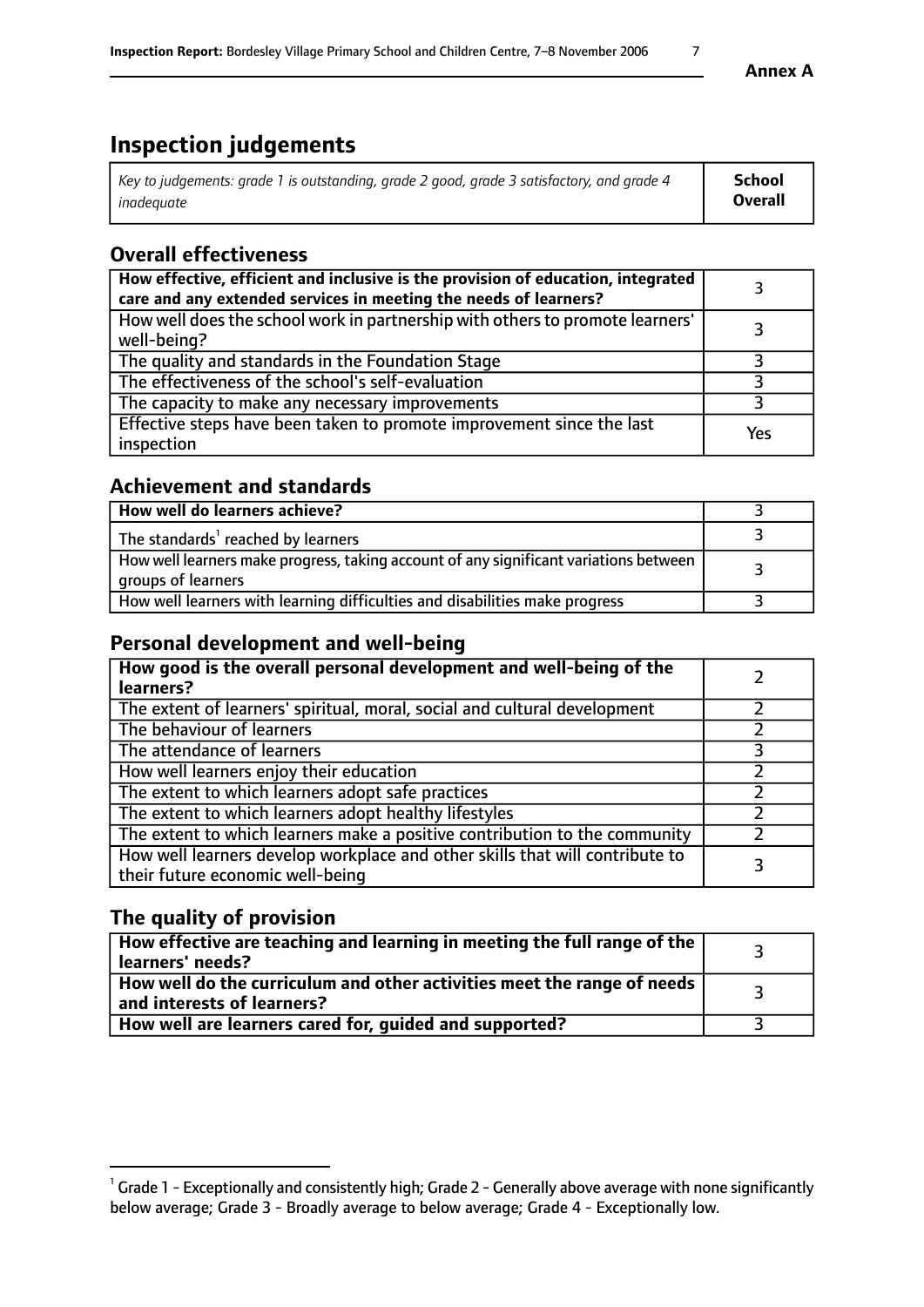# **Leadership and management**

| How effective are leadership and management in raising achievement<br>and supporting all learners?                                              |            |
|-------------------------------------------------------------------------------------------------------------------------------------------------|------------|
| How effectively leaders and managers at all levels set clear direction leading<br>to improvement and promote high quality of care and education |            |
| How effectively performance is monitored, evaluated and improved to meet<br>challenging targets                                                 |            |
| How well equality of opportunity is promoted and discrimination tackled so<br>that all learners achieve as well as they can                     |            |
| How effectively and efficiently resources, including staff, are deployed to<br>achieve value for money                                          | З          |
| The extent to which governors and other supervisory boards discharge their<br>responsibilities                                                  |            |
| Do procedures for safeguarding learners meet current government<br>requirements?                                                                | <b>Yes</b> |
| Does this school require special measures?                                                                                                      | <b>No</b>  |
| Does this school require a notice to improve?                                                                                                   | No         |